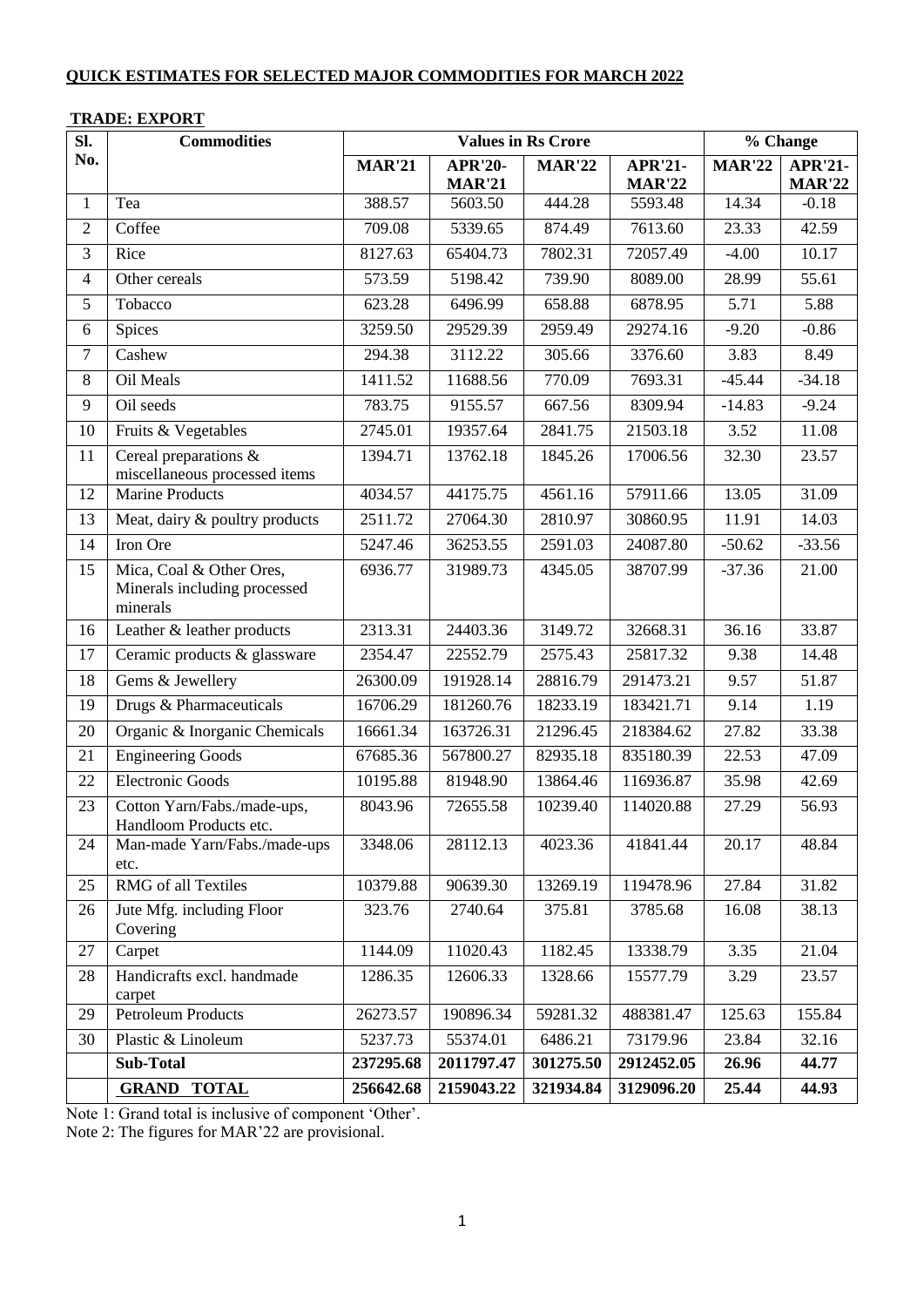| SI.            | <b>Commodities</b>                                                   |               | <b>Values in Million USD</b> | % Change      |                |               |                |
|----------------|----------------------------------------------------------------------|---------------|------------------------------|---------------|----------------|---------------|----------------|
| No.            |                                                                      | <b>MAR'21</b> | <b>APR'20-</b>               | <b>MAR'22</b> | <b>APR'21-</b> | <b>MAR'22</b> | <b>APR'21-</b> |
|                |                                                                      |               | <b>MAR'21</b>                |               | <b>MAR'22</b>  |               | <b>MAR'22</b>  |
| 1              | Tea                                                                  | 53.38         | 756.26                       | 58.27         | 750.63         | 9.16          | $-0.74$        |
| $\overline{2}$ | Coffee                                                               | 97.41         | 719.66                       | 114.70        | 1020.74        | 17.75         | 41.84          |
| 3              | Rice                                                                 | 1116.54       | 8829.21                      | 1023.33       | 9663.35        | $-8.35$       | 9.45           |
| $\overline{4}$ | Other cereals                                                        | 78.80         | 705.38                       | 97.04         | 1084.64        | 23.15         | 53.77          |
| 5              | Tobacco                                                              | 85.62         | 876.71                       | 86.42         | 923.25         | 0.93          | 5.31           |
| 6              | Spices                                                               | 447.78        | 3983.98                      | 388.16        | 3927.61        | $-13.31$      | $-1.41$        |
| $\overline{7}$ | Cashew                                                               | 40.44         | 420.43                       | 40.09         | 452.96         | $-0.87$       | 7.74           |
| $8\,$          | Oil Meals                                                            | 193.91        | 1585.04                      | 101.00        | 1031.68        | $-47.91$      | $-34.91$       |
| 9              | Oil seeds                                                            | 107.67        | 1235.67                      | 87.56         | 1113.59        | $-18.68$      | $-9.88$        |
| 10             | Fruits & Vegetables                                                  | 377.10        | 2612.77                      | 372.72        | 2881.26        | $-1.16$       | 10.28          |
| 11             | Cereal preparations &<br>miscellaneous processed items               | 191.60        | 1859.91                      | 242.02        | 2280.76        | 26.32         | 22.63          |
| 12             | <b>Marine Products</b>                                               | 554.25        | 5962.39                      | 598.23        | 7772.53        | 7.93          | 30.36          |
| 13             | Meat, dairy & poultry products                                       | 345.05        | 3657.96                      | 368.68        | 4140.36        | 6.85          | 13.19          |
| 14             | Iron Ore                                                             | 720.88        | 4896.53                      | 339.83        | 3240.72        | $-52.86$      | $-33.82$       |
| 15             | Mica, Coal & Other Ores,<br>Minerals including processed<br>minerals | 952.95        | 4331.80                      | 569.88        | 5189.14        | $-40.20$      | 19.79          |
| 16             | Leather & leather products                                           | 317.79        | 3301.37                      | 413.11        | 4381.26        | 29.99         | 32.71          |
| 17             | Ceramic products & glassware                                         | 323.45        | 3050.58                      | 337.79        | 3464.03        | 4.43          | 13.55          |
| 18             | Gems & Jewellery                                                     | 3613.01       | 26022.82                     | 3779.52       | 39098.08       | 4.61          | 50.25          |
| 19             | Drugs & Pharmaceuticals                                              | 2295.05       | 24444.03                     | 2391.41       | 24605.11       | 4.20          | 0.66           |
| 20             | Organic & Inorganic Chemicals                                        | 2288.87       | 22088.48                     | 2793.18       | 29296.27       | 22.03         | 32.63          |
| 21             | <b>Engineering Goods</b>                                             | 9298.36       | 76719.60                     | 10877.53      | 112039.66      | 16.98         | 46.04          |
| 22             | <b>Electronic Goods</b>                                              | 1400.67       | 11093.29                     | 1818.42       | 15665.93       | 29.82         | 41.22          |
| 23             | Cotton Yarn/Fabs./made-ups,<br>Handloom Products etc.                | 1105.05       | 9827.89                      | 1342.97       | 15296.91       | 21.53         | 55.65          |
| 24             | Man-made Yarn/Fabs./made-ups<br>etc.                                 | 459.94        | 3806.25                      | 527.69        | 5612.61        | 14.73         | 47.46          |
| 25             | <b>RMG</b> of all Textiles                                           | 1425.95       | 12272.21                     | 1740.35       | 16015.54       | 22.05         | 30.50          |
| 26             | Jute Mfg. including Floor<br>Covering                                | 44.48         | 371.32                       | 49.29         | 507.62         | 10.82         | 36.71          |
| 27             | Carpet                                                               | 157.17        | 1491.41                      | 155.09        | 1789.84        | $-1.32$       | 20.01          |
| 28             | Handicrafts excl. handmade<br>carpet                                 | 176.71        | 1707.52                      | 174.26        | 2090.13        | $-1.39$       | 22.41          |
| 29             | <b>Petroleum Products</b>                                            | 3609.36       | 25804.37                     | 7775.16       | 65442.89       | 115.42        | 153.61         |
| 30             | Plastic & Linoleum                                                   | 719.54        | 7462.85                      | 850.71        | 9822.52        | 18.23         | 31.62          |
|                | <b>Sub-Total</b>                                                     | 32598.78      | 271897.71                    | 39514.41      | 390601.62      | 21.21         | 43.66          |
|                | <b>GRAND TOTAL</b>                                                   | 35256.60      | 291808.48                    | 42224.01      | 419653.63      | 19.76         | 43.81          |

### **TRADE: EXPORT**

Note 1: Exports include Re-Exports.

Note 2: The figures for MAR'22 are provisional.

Note 3: Grand total is inclusive of component 'Other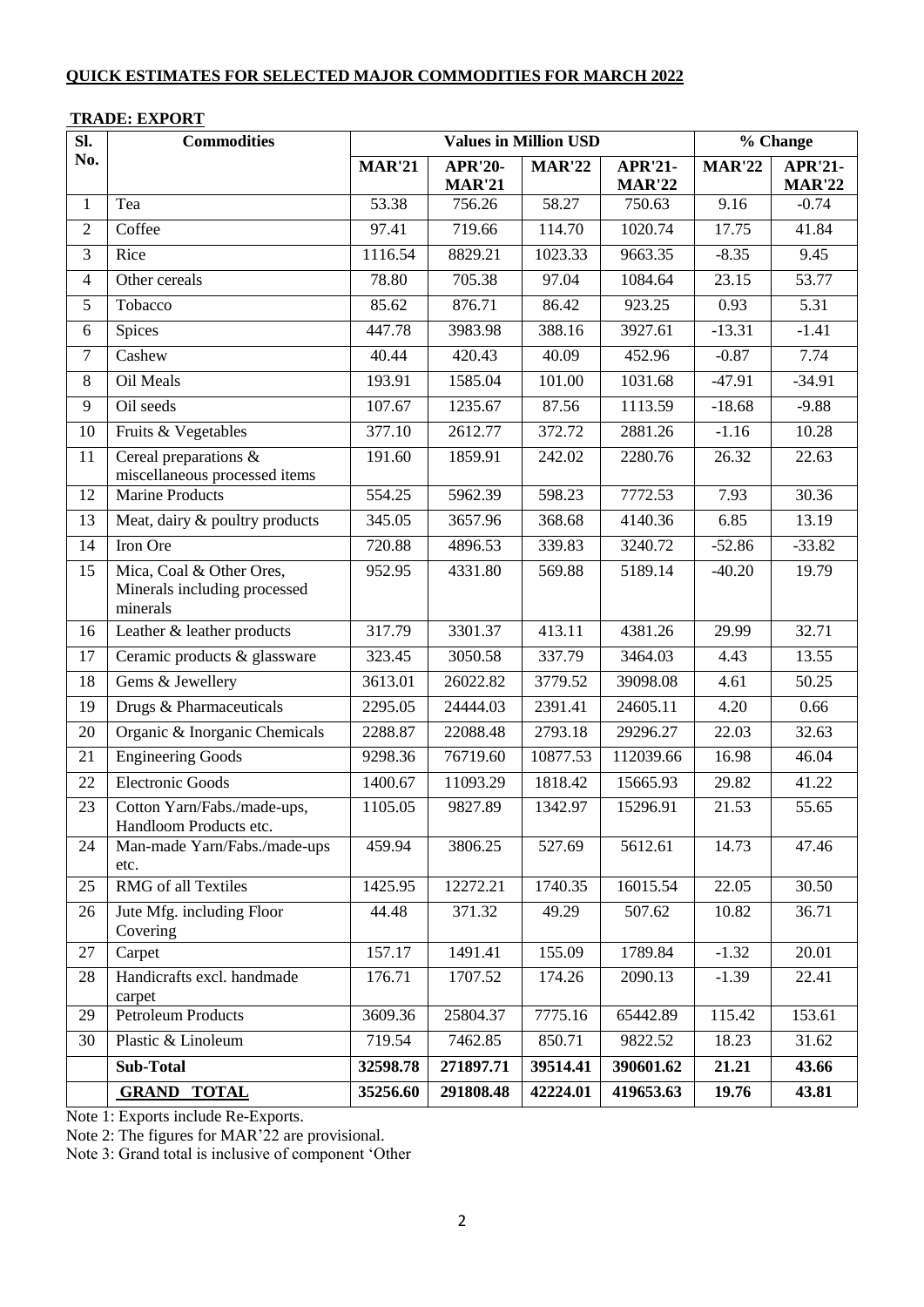| Sl.            | тилре, еле опт<br><b>Commodities</b>            | <b>Values in Rs Crore</b> |                                 |               |                                 | % Change      |                                 |  |
|----------------|-------------------------------------------------|---------------------------|---------------------------------|---------------|---------------------------------|---------------|---------------------------------|--|
| No.            |                                                 | <b>MAR'21</b>             | <b>APR'20-</b><br><b>MAR'21</b> | <b>MAR'22</b> | <b>APR'21-</b><br><b>MAR'22</b> | <b>MAR'22</b> | <b>APR'21-</b><br><b>MAR'22</b> |  |
| $\mathbf{1}$   | Cotton Raw & Waste                              | 294.24                    | 2861.19                         | 472.45        | 4168.77                         | 60.56         | 45.70                           |  |
| $\overline{2}$ | Vegetable Oil                                   | 7838.37                   | 82123.26                        | 13225.39      | 141531.03                       | 68.73         | 72.34                           |  |
| 3              | Pulses                                          | 562.56                    | 11937.59                        | 1089.09       | 16629.46                        | 93.60         | 39.30                           |  |
| $\overline{4}$ | Fruits & vegetables                             | 1349.77                   | 16816.87                        | 1658.16       | 19689.16                        | 22.85         | 17.08                           |  |
| 5              | Pulp and Waste paper                            | 665.20                    | 6303.14                         | 1113.39       | 11933.92                        | 67.38         | 89.33                           |  |
| 6              | Textile yarn Fabric, made-up<br>articles        | 1222.74                   | 11091.59                        | 1245.89       | 15394.52                        | 1.89          | 38.79                           |  |
| $\overline{7}$ | Fertilisers, Crude &<br>manufactured            | 1486.17                   | 56405.24                        | 12632.07      | 105795.31                       | 749.97        | 87.56                           |  |
| 8              | Sulphur & Unroasted Iron<br>Pyrites             | 202.49                    | 1104.00                         | 225.64        | 3541.94                         | 11.43         | 220.83                          |  |
| 9              | Metaliferrous ores & other<br>minerals          | 3318.10                   | 34242.20                        | 4471.80       | 66662.16                        | 34.77         | 94.68                           |  |
| 10             | Coal, Coke & Briquettes, etc.                   | 12634.93                  | 120533.84                       | 35029.17      | 236924.63                       | 177.24        | 96.56                           |  |
| 11             | Petroleum, Crude & products                     | 74768.22                  | 611353.13                       | 143291.51     | 1201934.20                      | 91.65         | 96.60                           |  |
| 12             | Wood & Wood products                            | 3836.14                   | 32935.09                        | 4162.98       | 45720.46                        | 8.52          | 38.82                           |  |
| 13             | Leather & leather products                      | 504.81                    | 4291.41                         | 621.33        | 6106.09                         | 23.08         | 42.29                           |  |
| 14             | Organic & Inorganic<br>Chemicals                | 15305.17                  | 146827.62                       | 21288.62      | 225863.61                       | 39.09         | 53.83                           |  |
| 15             | Dyeing/tanning/colouring<br>materials           | 2806.50                   | 20218.32                        | 2610.32       | 29527.15                        | $-6.99$       | 46.04                           |  |
| 16             | Artificial resins, plastic<br>materials, etc.   | 12519.81                  | 99873.51                        | 14704.30      | 150393.68                       | 17.45         | 50.58                           |  |
| 17             | Chemical material & products                    | 6654.79                   | 62498.43                        | 6936.23       | 83042.37                        | 4.23          | 32.87                           |  |
| 18             | Newsprint                                       | 127.68                    | 2199.07                         | 211.49        | 2567.21                         | 65.65         | 16.74                           |  |
| 19             | Pearls, precious & Semi-<br>precious stones     | 18542.30                  | 139023.79                       | 26138.98      | 231362.28                       | 40.97         | 66.42                           |  |
| 20             | Iron & Steel                                    | 9670.07                   | 89078.16                        | 11385.59      | 128998.32                       | 17.74         | 44.81                           |  |
| 21             | Non-ferrous metals                              | 10191.82                  | 86595.71                        | 11990.08      | 131221.70                       | 17.64         | 51.53                           |  |
| 22             | Machine tools                                   | 2586.78                   | 23452.15                        | 2478.31       | 31553.31                        | $-4.19$       | 34.54                           |  |
| 23             | Machinery, electrical & non-<br>electrical      | 25577.04                  | 222517.99                       | 27036.72      | 297758.16                       | 5.71          | 33.81                           |  |
| 24             | Transport equipment                             | 16092.67                  | 137897.47                       | 15498.37      | 151043.29                       | $-3.69$       | 9.53                            |  |
| 25             | Project goods                                   | 481.16                    | 11106.88                        | 349.55        | 10109.02                        | $-27.35$      | $-8.98$                         |  |
| 26             | Professional instrument,<br>Optical goods, etc. | 4077.68                   | 33516.06                        | 4056.78       | 47422.25                        | $-0.51$       | 41.49                           |  |
| 27             | Electronic goods                                | 42686.79                  | 401425.73                       | 65040.06      | 546936.68                       | 52.37         | 36.25                           |  |
| 28             | Medicinal & Pharmaceutical<br>products          | 4586.51                   | 51737.24                        | 8759.95       | 70373.22                        | 90.99         | 36.02                           |  |
| 29             | Gold                                            | 61827.97                  | 254288.47                       | 7938.37       | 344107.97                       | $-87.16$      | 35.32                           |  |
| 30             | Silver                                          | 71.67                     | 5960.28                         | 952.93        | 24454.27                        | 1229.69       | 310.29                          |  |
|                | <b>Sub-Total</b>                                | 342490.14                 | 2780215.43                      | 446615.52     | 4382766.15                      | 30.40         | 57.64                           |  |
|                | <b>GRAND TOTAL</b>                              | 355948.52                 | 2915957.70                      | 463100.32     | 4563803.96                      | 30.10         | 56.51                           |  |

Note 1: Grand total is inclusive of component 'Other'.

Note 2: The figures for MAR'22 are provisional.